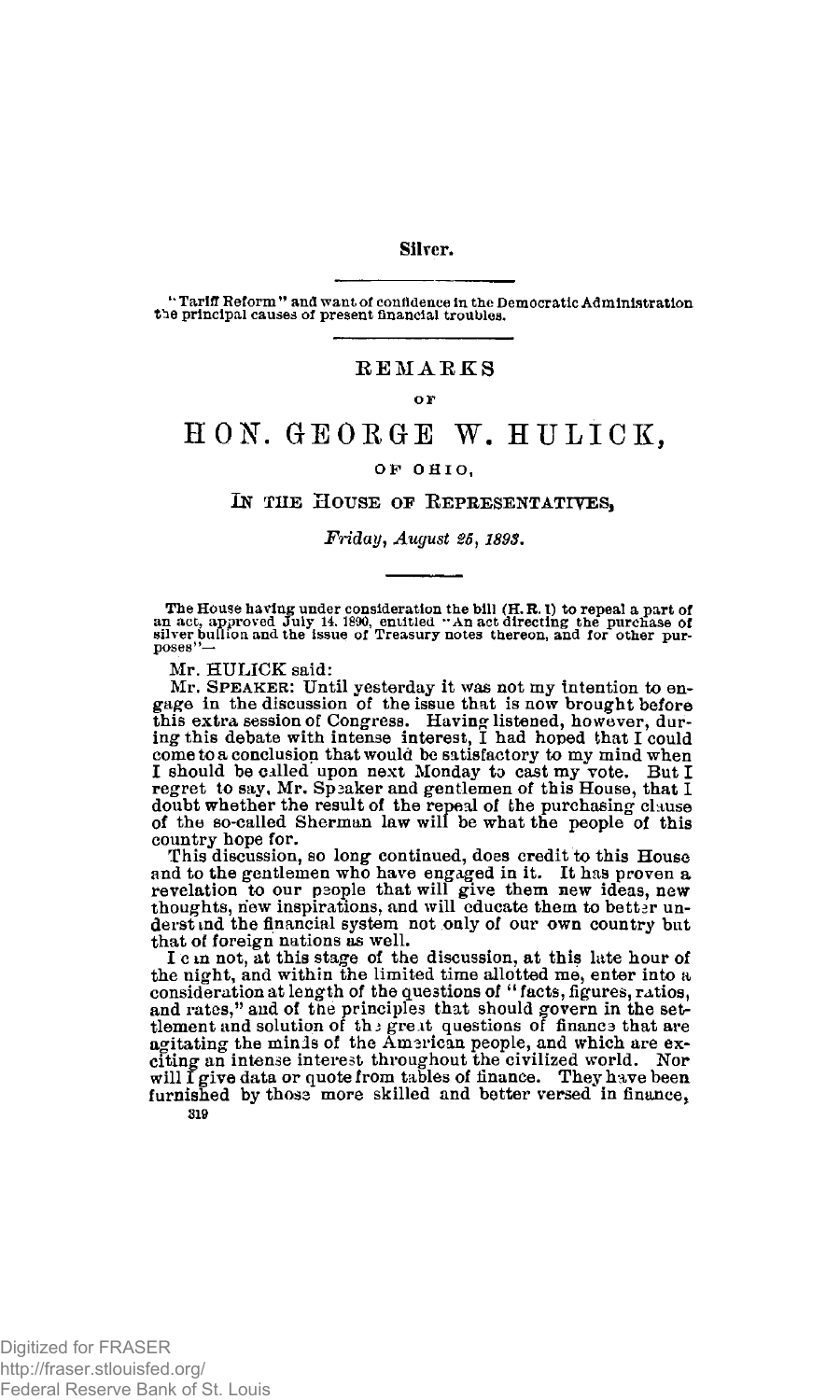and are published to the country in the reports of the proceedings of this House.

If, now, at this late hour I were satisfied that, when the vote shall bs taken, the result and the effect would be what the President hopes it may be, what the people of this country without reference to their party affiliations hope it will be; if I could be satisfied that, when the vote repealing the Sherman law shall be published to the world, the machinery now idle will be started, the unnumbered thousands who are now oat of employment will be given labor; that the banks will open their doors to their depositors and invite them to come and get their money and their business accommodations: if thereby confidence in the Government will be restored and the terrible forebodings of the unemployed shall be changed to hope, then can we go home and feel that this extra session of Congress has not been called in vain. I fear, however, that such will not be the result.

When that law shall be repealed, as I have no doubt it will be, what then? The President has called this extra session to repeal The President has called this extra session to repeal that law, but has suggested no substitute, and no other remedy for the evil times that are upon us; why, we can not tell. It will be for Congress, in its wisdom, to determine, unaided by any sug-gestion' of the Chief Executive, to provide a remedy.

The radical difference of opinions and contrariety of sentiment expressed upon the floor of this House by the party that will control legislation for the next two years gives little hope for satisfactory results. And why? Mr. Speaker, I, in common with very many of my countrymen, do npt believe the Sherman law is the primary cause of the panic that now prevails so alarmingly in this country. I do not think the President thought so when he was elected in November last. - He certainly did not think so when he was inaugurated, else he would have said something about it in his inaugural address, and would have called the attention of the country to the threatening cloud of distress that w is fast settling down upon this country.

During the Presidential campaign the people were warned by the Republicans of the d-rnger of placing in power a party with the record the Democracy had made r.nd the threatening pledges in their platform concerning the.repeal of the "robber tariff/' as they designated it. In the great State of Ohio, protection to American industries was the all-absorbing issue. In the Sixth district of Ohio the Sherman law was not mentioned in the press or on the stump during that campaign.

Our people were not disturbed about the money they had in their pockets, whether it was gold, silver, or greenbacks. The great question uppermost in their thoughts was how to honestly make money, how to keep that money good, how to keep it on a parity in its purchasing power, and with which of the two great political parties, the Republican or Democratic, should ba intrusted the administration of this great nation: with which of these two organizations we should intrust the welfare of the poor and the rights of the rich; with the interest of the miners of the West and the rights of the manufacturers and bankers of the East; with the interest of the corn and wheat growers of the North and those of the cotton-growers of the South; and above all, with which of these two parties should be intrusted the pensions of our noble, brave, worthy, and never-tobe-forgotten soldiers, who saved our country from defeat and ruin.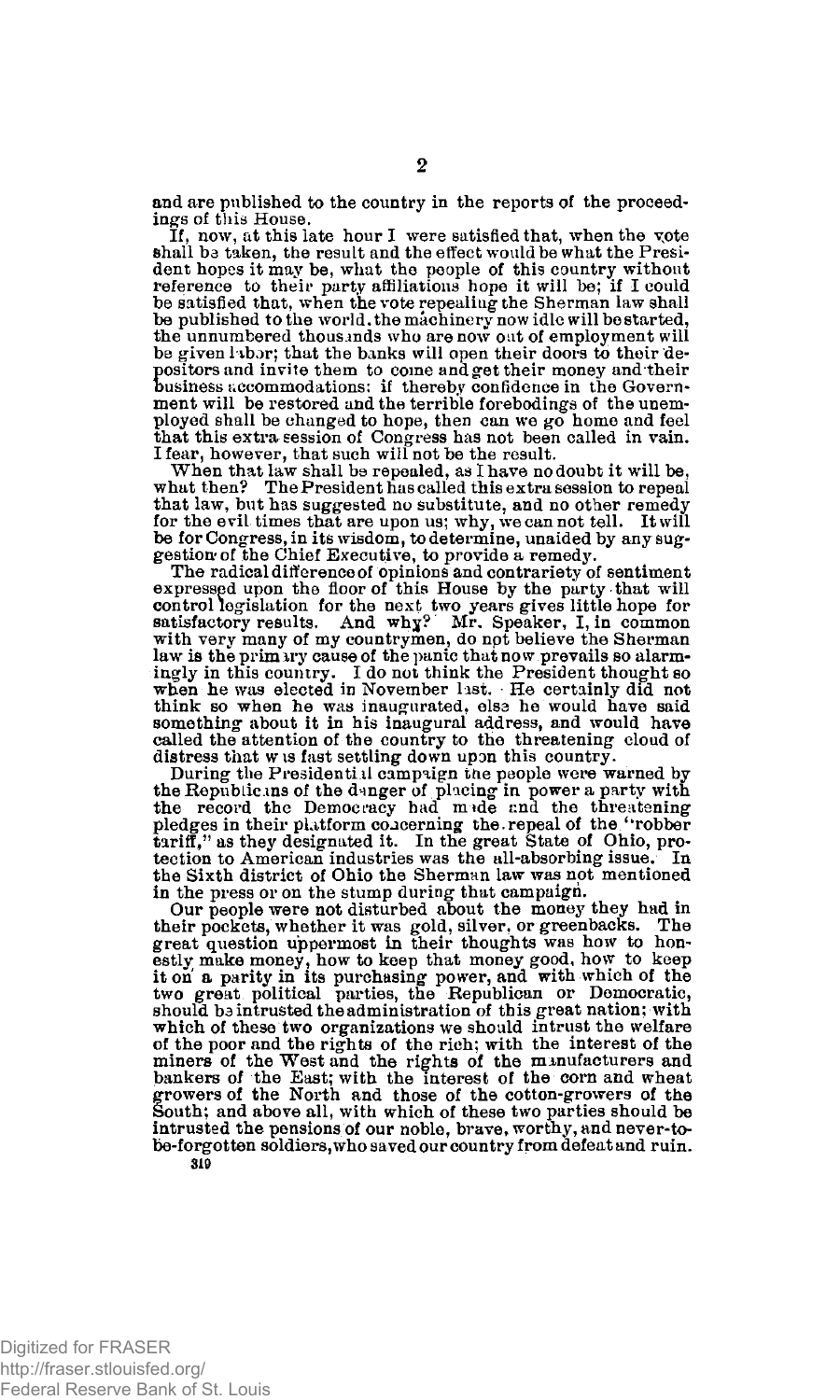These, and not the Sherman law, were discussed. Nine-tenths of the people did not know that such a law w.s on the statute book and the other tenth who did know had no fears about it.

The Democracy had declared in the Chicago platform, that— We denounce the Republican protection as a fraud, a robbery of the great<br>majority of the American people for the benefit of the few. And further,<br>that the Federal Government had no constitutional power to impose and **collect tariff duties.** 

Every Democratic newspaper and every Democratic stump orator emphasized these assertions and made their party followers believe that they were being robbed by a fraudulent and unconstitutional tariff law, that was the "culminating atrocity of class legislation." They made the ing people, exciting their prejudices, and promised them ''its repeal as one of the beneficent results that would follow the action of the people in intrusting power to the Democratic party."

They further declared that—

Since the McKinley tariff went into operation there have been ten reductions of the wages of laboring men to one increase. We deny that there has been any increase of prosperity to the country since that tariff went into **operation.** 

And at the very hour when that platform was written the country was never before in so prosperous a condition, and had been since the en ictment of the McKinley law and so continued until the first Tuesday of November, in the year of our Lord 1892, closed with the election of Grover Cleveland as President, and placing in full power in this Government the Democratic party.

Then, and not till then, did confidence give way to distrust. From that hour came forebodings of dis ster; business men began<br>to take on a serious look; they started later and walked slower to their places of business. Thoughtful men everywhere began to seriously examine the record of the party that was so soon, ah, Mr. Speaker, too soon, to enter upon the administration of this Government. They began with Sumter and followed it to Appomattox. They reviewed it from 1861 to 1892; they sought in vain among the statutes of our land for any law that party had ever enacted, or any measure it had ever advocated for the good of our country. They found nothing but ante-election platforms, that opposed every measure for putting down the rebellion, or furnishing money to prosecute the war, and to pay the soldiers their pensions, and, last of all, when the principles and pledges upon which that party came into power was considered, distrust took the place of confidence, and for the first time in thirty years did the business men of this country realize the perilous situation in which the business interests of this country were placed. The shadows of a Democratic Administration were beginning to fall upon the people, and they became nervous: failures followed failures; banks were suspended; men who were rich to-day were paupers to-morrow: distrust en every hand.

Still, there were those who h *id* faith to believe that all. was not lost. " The wish was father to the thought." No one seemed more hopeful than President Harrison, who had given this country one of the very best administrations on record—clean, honest, free from all scandal, dignified, stitesmanlike, and for which<br>"future generations will rise up and call him blessed." In his "future generations will rise up and call him blessed." message to the last Congress, in December, he says;

In submitting my annual message to Congress, I have great satisfaction in **319**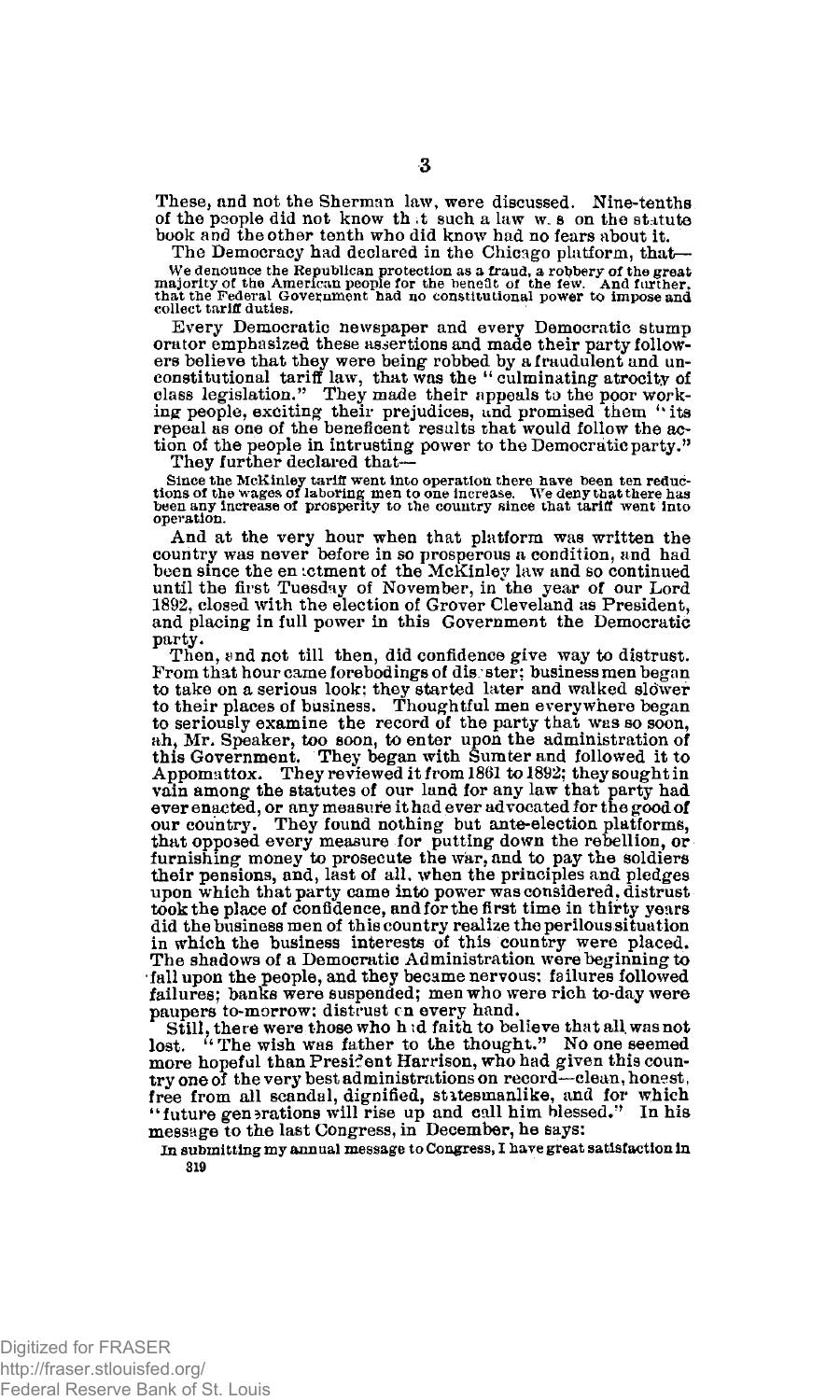being able to say that the general conditions affecting the commercial and<br>industrial interests of the United States are in the highest degree favorable.<br>A comparison of the existing conditions with those of the most favor

**4** 

There never has been a time in our history when work was so abundant<br>or when wages were as high, whether measured by the currency in which<br>they are paid or by their power to supply the necessaries and comforts of<br>the. if

Such was the condition of our country under Republican administration of protection to American labor and encouragement to Americ m industries. The great force of these utterances consists, not in the fact that they were made by the President of the United States, but because they were true as Holy Writ.

In his message to Congress on the 8th day of August Mr. Cleve-land confirms what ex-President Harrison said. Mr. Speaker, I will read what he says:

Our unfortuate financial plight is not the result of untoward events, nor<br>of conditions related to our natural resources, nor is it traceable to any of<br>the afflictions which frequently check national g owth and prosperity. **hav§ sprung up on every side.** 

Mr. Speaker, what caused this financial distrust and fear to " suddenly spring up on every side? " It could not have been the "robber tariff," for Mr. Cleveland says there was "unusual invitation to safe investment," and with satisfactory assurance to business enterprise." The President, Lowever, unwittingly, in his message, gives the cause:

**It may be true—** 

Says he—

**that the embarrassments from which the business of the country is suffer-ing arise as much from evils apprehended as from those actually existing.** 

I ask gentlemen on the other side of the House, whether there were not in fact just grounds existing for apprehension and distrust? A party that never before had full power intrusted to them—that party had asked " a change of Administration and a change of party, in order that there might be a change of system and a change of methods."

Mr. Speaker, the change did come, and. Oh, my countrymen, what a change! From prosperity to adversity, from riches to poverty, from remunerative wages to starving penury, from employment to idleness, from happiness to misery, from enterprise in business to stagnation in every industry, from the humming spindle to the silent engine, from investments in saving societies by the laborer to wrecked bmks and disappointed depositors, from the cheerful (unbegrudging) allowance of well-earned pensions to a mean, despicable scheme to rob the old soldiers of their just dues. Ah, yes, a change had come, from a want of confidence in the Democratic party, "from evils apprehended." **319**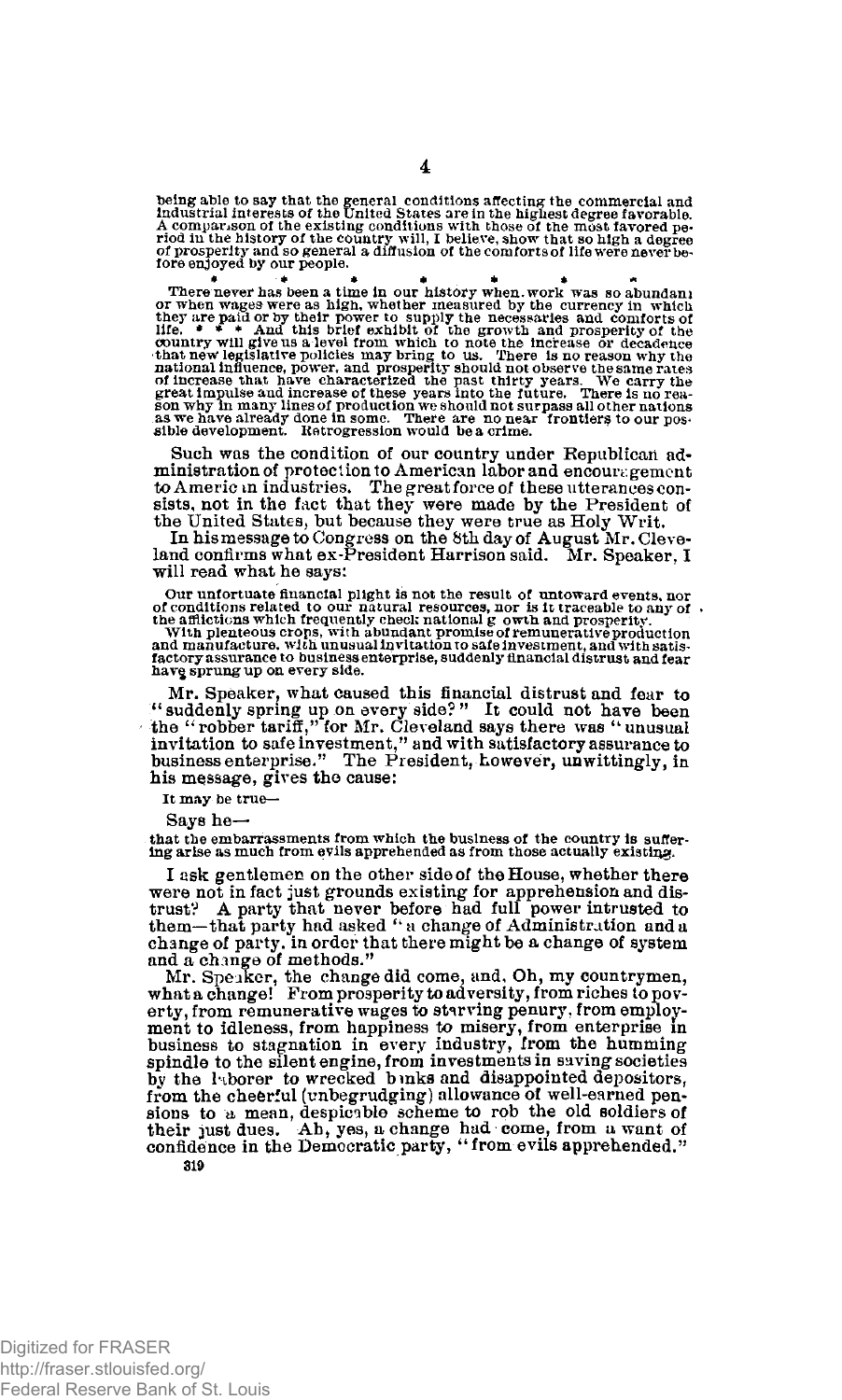The so-called Sherman law had been in force about two years and a half' under a Republican Administration and no panic oc-curred. Evils were not then apprehended. The Republican party had a proud history, and patriotic leaders in whom the people had confidence. What brought on the panic was the fear the people had that the Democratic party would do what they said they would do if they were placed in power—that they would repeal the McKinley tariff and inaugurate free\*trade.

Mr. Speaker, while I do not believe the Sherman law was the primary cause of the panic, not withstanding, I will vote for its repeal, for two reasons: First, because the people have been led to believe that it is responsible for the business disturbance, and its repeal will, to some extent, tend to restore confidence; and, secondly, I am not in favor of the Government being compelled to purchase 4,500,000 ounces of silver every month at a loss to the Government of millions of dollars annually.

Now, the people of this country are satisfied with the money they have. The people of my district and of my State are in a position to do equal and exact justice to all sections of our country in the settlement of these troubles that are upon us. They have no prejudices against, nor special favors for, any in-dustry in any section of the country. They are ready to do exact and equal justice to the miner of the West and to the banker and manufacturer of the East.

They want to see that the farmers of the North shall be protected alike with the cotton-growers of the South. They have no disposition to do otherwise. My constituency are equally interested in the prosperity of all the varied industries of our whole country, and favor those laws and policies that will result in the greatest good to the greatest number; and especially are they wedded to the principles of protection to American labor, American skill, American genius, American enterprise, and to the best interests of the American people.

Mr. Speaker, my constituency are not so much disturbed about the money they have in their pockets as they are about how they can honestly by their labor and skill make more.

I hold in my hand a silver dollar that has the United States stamp upon it. I hold in my hand a paper promise that a dollar shall be given the holder for it. I also hold in my hand a coin that I offered to the barber this morning to get shaved, and he said, "No," shaking his based, "I do not wantit." And why did not be head in the refuse in the dred years ago, and,.while it bears the stamp of the government that issued it and was the coin of that time, it is worthless today because there is no government behind it to redeem it.

The Roman Empire has long since passed away, and that coin which has been carried for twenty-five years as a pocket piece is valueless. On the one side it has the impression of the palm leaf, on the other the burning incense that was intended to carry the thoughts of the holder to Heaven as an indication that he would trust in that money and the Government that issued it.

I hold in my hand a silver dollar issued by this Government, the intrinsic value of which to-day is about 55 cents. But the Government stamp is upon it, which declares it to be "one dollar." And then, as if this were not sufficient security to the holder,<br>the further inscription is added, "In God we trust." When the people have money indorsed by the United States Government, **319**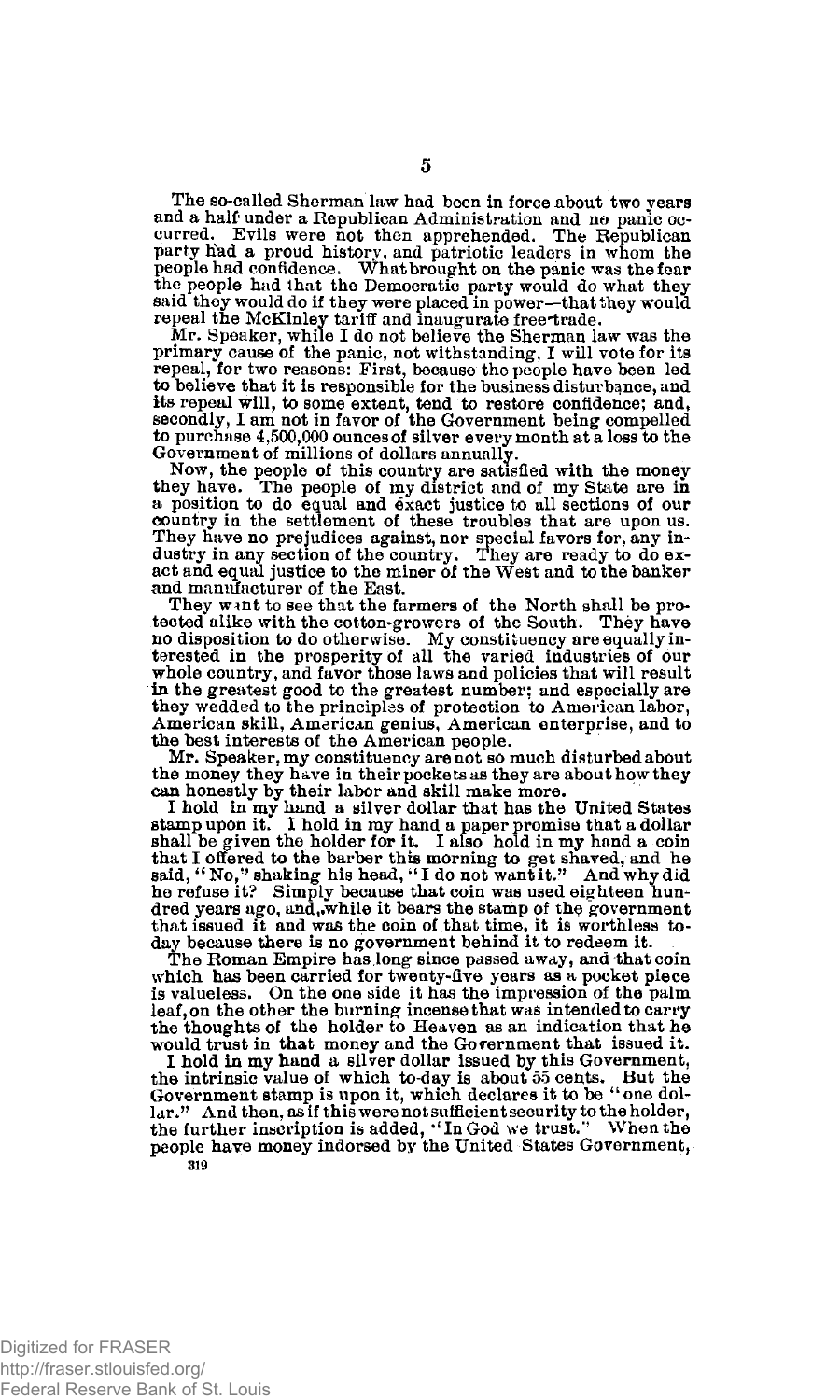with all its vast resources, developed and undeveloped, " a Na-tion whose God is the Lord," whose administration is republican, and Ben Harrison its President, then it is the people have implicit confidence in its money and finance, and peace, prosperity, and happiness reign supreme. [Applause.]

No legislation should be had that will demonetize silver; on the other hand, there should be no special legislation in its behalf at the expense of the Government, or to the detriment of other industries. The product of the mines, until it is coined into money, should be regarded in legislation like the product of every other industry in the land; and because silver is used, put of which the Government coins money, is no reason why the silver mine owner, or the workers in them, should have special legislation in their behalf.

They should be placed on equal footing with the owners and workers in the lead mines and other similar industries. Nevertheless, such legislation should be favored that will encourage and foster our silver industry consistent with the general good of the whole people.

In other words, the value of silver should not be artificially enhanced by special legislation and the Government compelled

to purchase and store it away in the vaults of the Treasury. Nor is it to the interest of the country to coin silver bullion into dollars of less intrinsic value than a gold dollar. Bimetallism is what our country needs; my constituents believe in it, the people of Ohio believe in it; they have become wedded to both gold and silver. The Republican platform on which Governor McKinley is a candidate for reflection declares for it and demands that the currency shall consist of gold, silvep, and paper, all of the same purchasing power on a parity with each other. The great majority of the business men of this country believe in this doctrine.

The business interests of this country do not require that the volume of circulating medium be decreased by having gold drive silver out of circulation, nor by having silver drive gold out of circulation, but they do demand both to circulate on an equality which will give every producer for his products and to every workman for his labor a full, sound dollar, whether it be gold, silver, or paper.

Now, Mr. Speaker, it is decreed that silver shall remain as part of our currency. If you will only insure the people sound, hon-est currency they will be satisfied.

[Here the hammer fell.] Mr. MEIKLEJOHN. Mr. Speaker, I ask unanimous consent that the time of the gentleman from Ohio be extended for five minutes.

There was no objection. Mr. HULiICK. Mr. Speaker, I thank the gentleman and the House for this courtesy. I will promise not to trespass over the time suggested by my friend.

Mr. Speaker, what should this Congress now and here do in the premises? The answer is plain: repeal the purchasing clause of the so called Sherman law and put an end to the purchase of silver bullion at an annual loss of millions to the Government, a theory that can not be supported by reason, or defended in practice. The law ought to be repealed (in fact it should never have been enacted) for another reason: the people think it is the **319**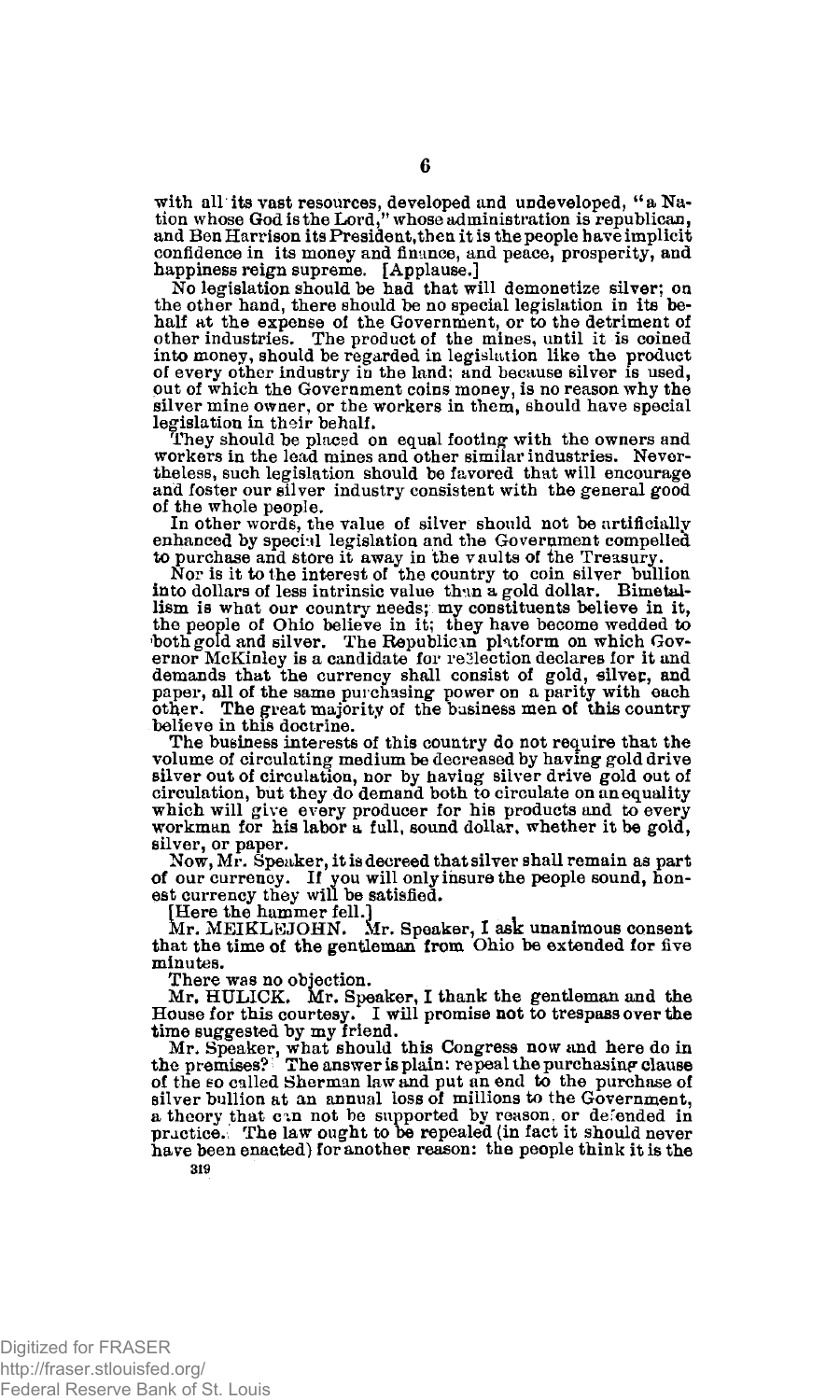cause of all these hard times, and the imaginary is as oppressive as the real cause.

As I was passing out of this Capitol building the other day, **a**  lady nervously asked me "if the Sherman law had been re-<br>pealed." "No, not yet,"I answered. "Well," she said, "I am<br>sorry for that. I don't know what in the world we are all going to do if something ain't done very soon."

' Before I left home an Irishman said, "Well, Jedge, when will<br>Congress mate?" "On next Monday at 12 o'clock, Put." "Well,"<br>said he, "do you think they will repale the Sherman law?" I<br>answered I did not know. The Democrat will repale it by Saturday night so I can go to work on Monday morning, sure?" Now, Pat and that nervous little woman are representatives

of tens of thousands of just such as they, and nothing will satisfy them but the repeal of that terrible Sherman law. And many actually believe that Senator JOHN SHERMAN was instrumental alone in the passage of that law, and he alone is responsible for all these troublous times. One year ago that sams Irishman be-lieved he was being oppressed by the " robber tariff." These are the "apprehended dangers" of which President Cleveland speaks in his message.

To the extent that these fears will be removed, the repeal of this law will do good. And this, with the stopping of the purchase of silver bullion, will justify such action on the part of this Congress.

These may be and doubtless are to a large degree imaginary evils, nevertheless they are as if they were real to the people.

Mr. Speaker, we have all heard of the college students who played a joke on the professor. One student met him, asked him how he felt. "Oh," says he, " I never felt better in my life." The student told him that he looked very pale. Another met<br>him and said, "Why, professor, what is the matter; you look pale;<br>are you sick?" "Well," he said, "I don't feel very well, but I<br>guess there is nothing serious." look he felt of the patient's pulse, looked at his tongue, took the condition of respiration, sounded his lungs, and tested his heart, then put hot bricks to his feet, ice bags to his head, mustard plasters on his chest, and gave him a dose of flour pills, with the doctor's benediction upon the remedies. Next morning the professor was fully restored to his normal condition. [Laughter.]

If the repeal of the Sherman law will do as much to restore the people to their normal condition the remedy is worth trying. It is really more of a faith cure than anything else. But, Mr. Speaker, is the repeal of this law all that is to be done now? The President has asked only that. But will the party that is responsible for the legislation in this, body think that nothing more is demanded? I address myself to the other side of the House, and say that you can not shift the responsibility.

This side of the Chamber will assist you in all wise measures 319